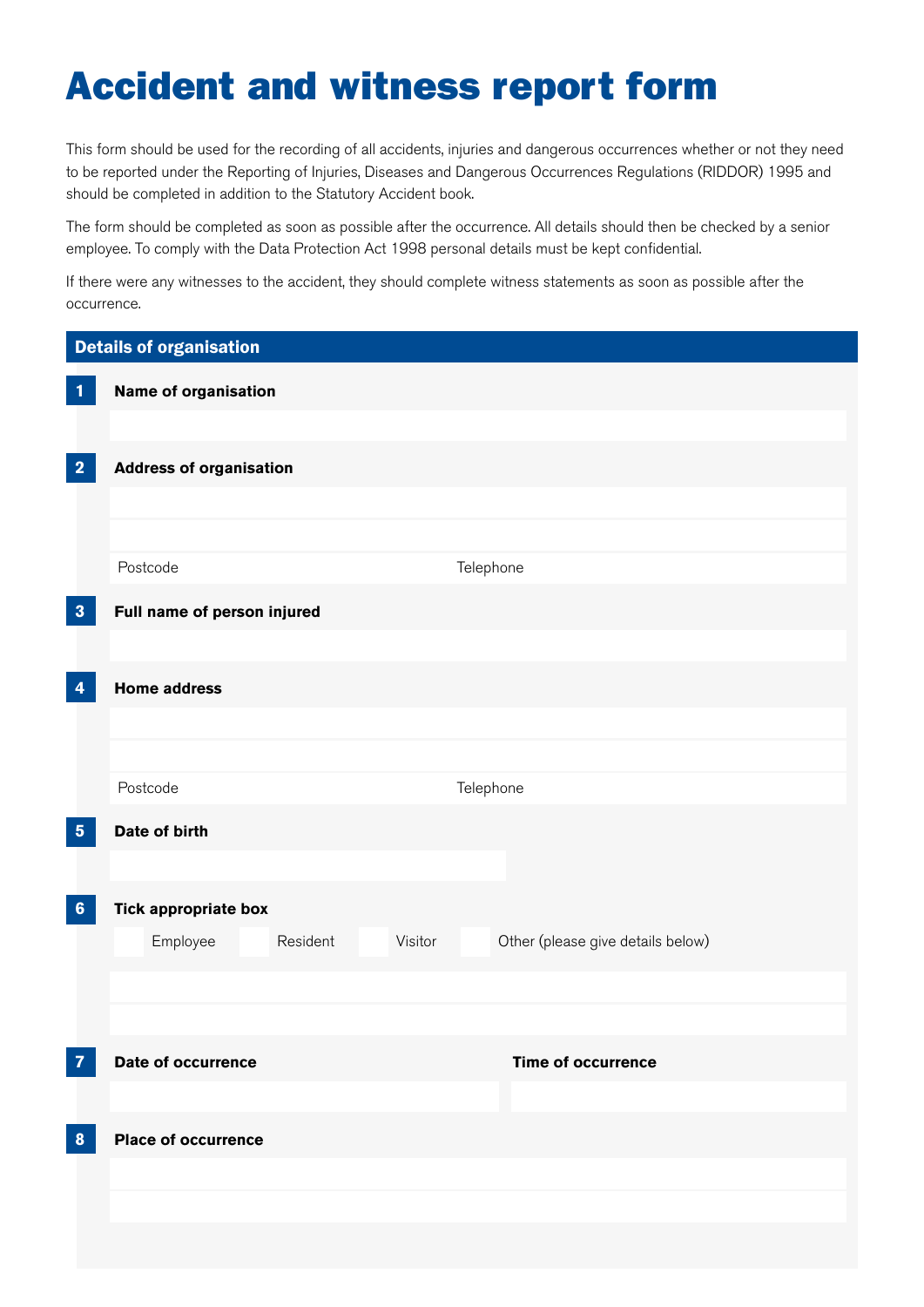## Description of accident

| $\overline{\mathbf{1}}$ | Full description of the accident circumstances, including a description of any apparatus<br>or equipment involved                   |            |
|-------------------------|-------------------------------------------------------------------------------------------------------------------------------------|------------|
|                         |                                                                                                                                     |            |
|                         |                                                                                                                                     |            |
|                         |                                                                                                                                     |            |
| $\overline{\mathbf{2}}$ | Full description of any injuries suffered and treatment given                                                                       |            |
|                         |                                                                                                                                     |            |
|                         |                                                                                                                                     |            |
|                         |                                                                                                                                     |            |
|                         | <b>Employment details</b>                                                                                                           |            |
|                         | If the injured person was an employee this section is to be completed by the employee's Manager or Senior<br>employee.              |            |
| $\mathbf{1}$            | State nature of injured person's employment                                                                                         |            |
|                         |                                                                                                                                     |            |
|                         |                                                                                                                                     |            |
| $\overline{\mathbf{2}}$ | Was (s)he on or off duty at the time?                                                                                               |            |
|                         |                                                                                                                                     |            |
| $\boldsymbol{3}$        | If on duty did (s)he continue to work or go off duty after the occurrence?                                                          |            |
| $\boldsymbol{4}$        | If (s)he went off duty at what time and for how long?                                                                               |            |
| $\sqrt{5}$              | I/we confirm that as far as I am/we are aware the above details including the description of the<br>accident are true and complete. |            |
|                         | Signed                                                                                                                              | Print name |
|                         |                                                                                                                                     |            |
|                         | Position                                                                                                                            | Date       |
|                         | Any apparatus or equipment involved must be retained for inspection.                                                                |            |

**See overleaf for signed statements.**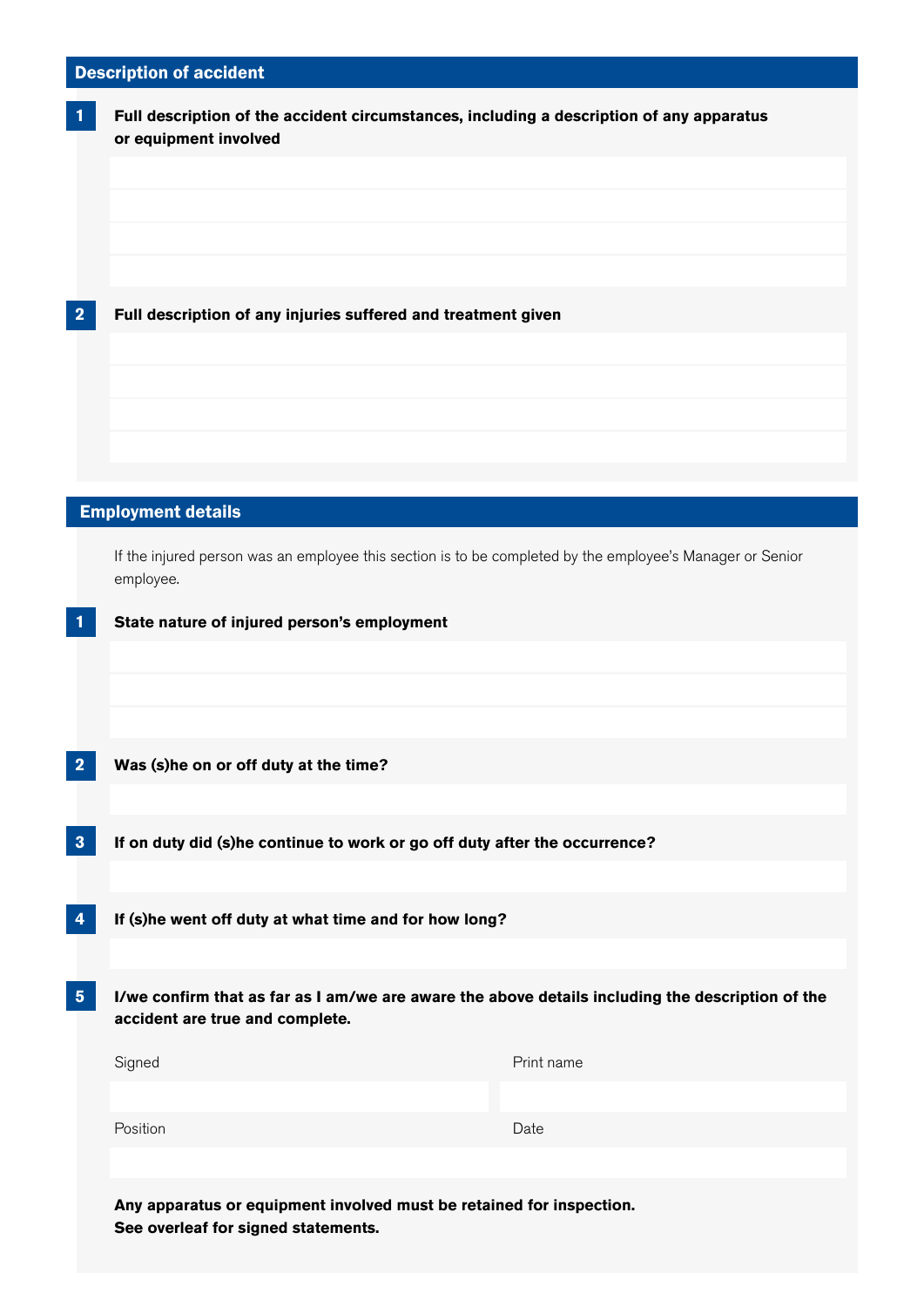| <b>Statement by witness 1</b> |                               |                   |
|-------------------------------|-------------------------------|-------------------|
|                               |                               |                   |
|                               |                               |                   |
|                               |                               |                   |
|                               |                               |                   |
|                               |                               |                   |
|                               |                               |                   |
|                               |                               |                   |
|                               |                               |                   |
|                               | <b>Signed</b>                 | <b>Print name</b> |
|                               |                               |                   |
|                               |                               |                   |
|                               | <b>Date</b>                   |                   |
|                               |                               |                   |
|                               | <b>Home address</b>           |                   |
|                               |                               |                   |
|                               |                               |                   |
|                               |                               | Postcode          |
|                               |                               |                   |
|                               |                               |                   |
|                               | <b>Statement by witness 2</b> |                   |

| <b>Signed</b>       | <b>Print name</b> |  |
|---------------------|-------------------|--|
|                     |                   |  |
| <b>Date</b>         |                   |  |
|                     |                   |  |
| <b>Home address</b> |                   |  |
|                     |                   |  |
|                     |                   |  |
|                     | Postcode          |  |
|                     |                   |  |
|                     |                   |  |